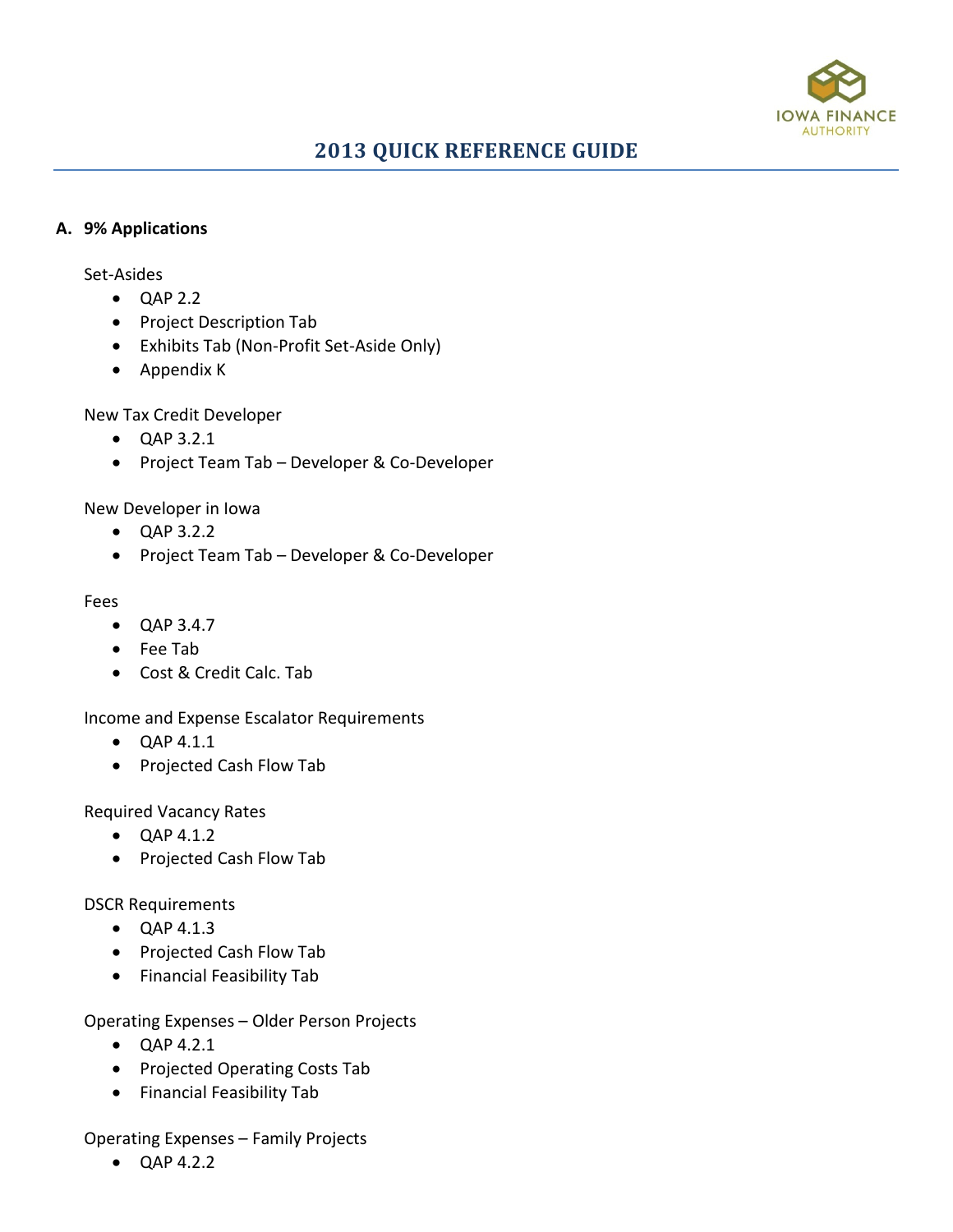- Projected Operating Costs Tab
- Financial Feasibility Tab

Small Project Cash Flow

- QAP 4.1.4
- Projected Cash Flow Tab
- Financial Feasibility Tab

Operating Reserve Requirement

- QAP 4.3.1
- Cost and Credit Calc. Tab
- Financial Feasibility Tab

Replacement Reserve Requirement

- QAP 4.3.2
- Projected Operating Costs Tab
- Financial Feasibility Tab

Deferred Developer Fee

- QAP 4.4.1
- Funding Sources Tab
- Projected Cash Flow Tab

Developer and Builder Fees

- QAP 4.6
- Cost & Credit Calc. Tab
- Financial Feasibility Tab

Other Fees

- QAP 4.7
- Cost & Credit Calc. Tab

Unit Cost Cap (non-historic)

- QAP 4.9
- Cost & Credit Calc. Tab
- Financial Feasibility Tab

Unit Cost Cap (historic)

- QAP 4.9.1
- Cost & Credit Calc. Tab
- Financial Feasibility Tab

Readiness to Proceed

- QAP 5.4
- Project Description Tab
- Exhibits Tab (Exhibits 9S-11S)
- Scoring Tab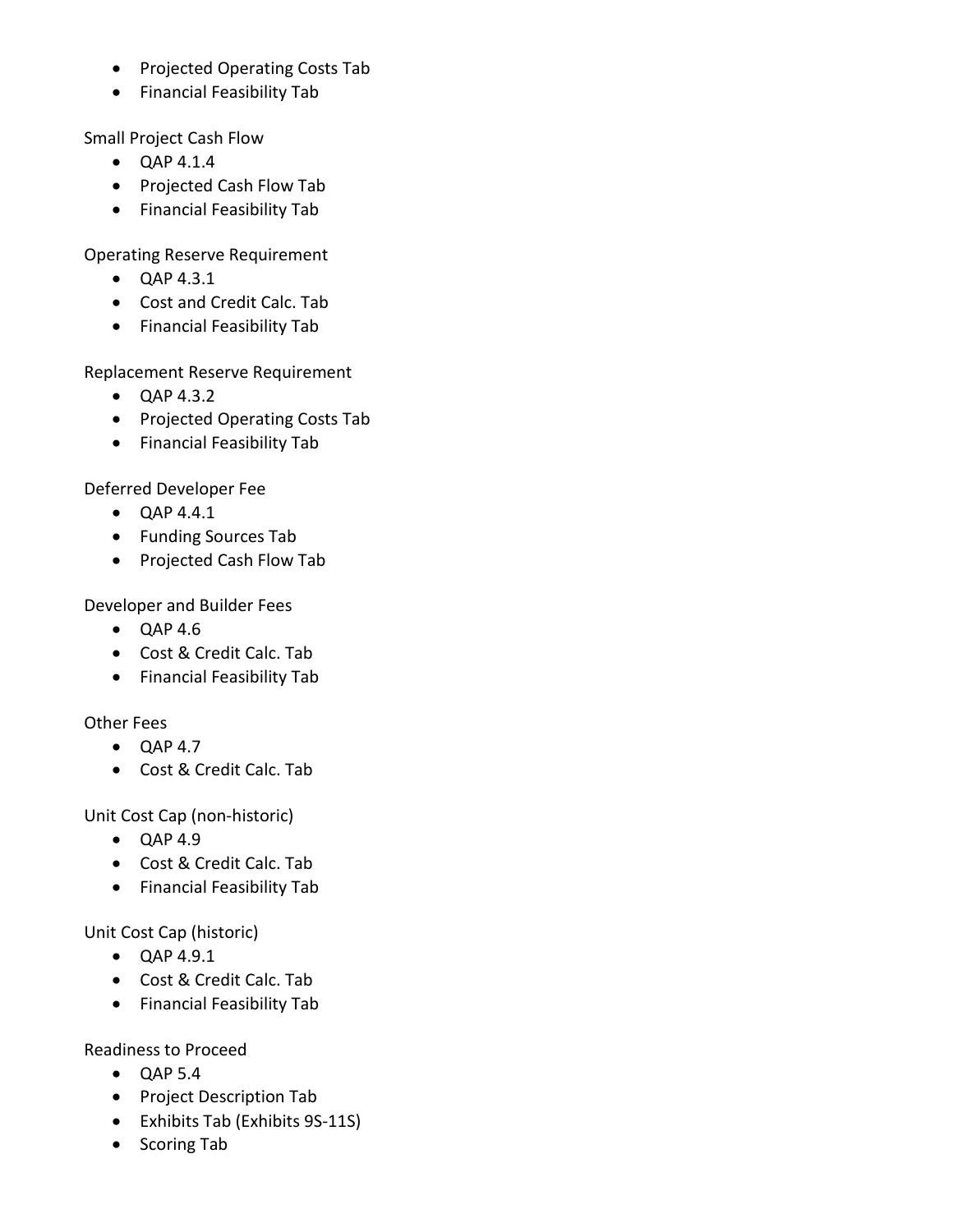• Appendix K

# Appraisals

- QAP 5.4.1
- Exhibits Tab (Appendix 2B)
- Appendix K

Qualified Development Team

- QAP 5.4.2
- Project Team Tab
- Exhibits Tab (Exhibits 15T-17T)
- Appendix K

Commitment to Notify Public Housing Authority of Vacancies

- QAP 5.4.4
- Ownership Entity Tab

10-Year Rule

- QAP 5.6
- Building Tab
- Exhibits Tab (Exhibit 8T)
- Appendix K

Scattered Sites

- QAP 5.9
- Exhibits Tab (Exhibit 19T)
- Appendix K

Scoring Criteria

- QAP Section 6
	- $\triangleright$  Resident Profile Serves Lowest Income Residents Building Tab – Units Scoring Tab
	- $\triangleright$  Resident Profile Resident Population with Special Needs Project Description Tab & Special Needs Exhibits Tab (Exhibit 1S) Scoring Tab Appendix F Appendix K
	- $\triangleright$  Resident Profile Resident Population with Special Needs & Affordable Assisted Living Project Description Tab & Special Needs Exhibits Tab (Exhibit 1S-AAL) Scoring Tab Appendix F Appendix K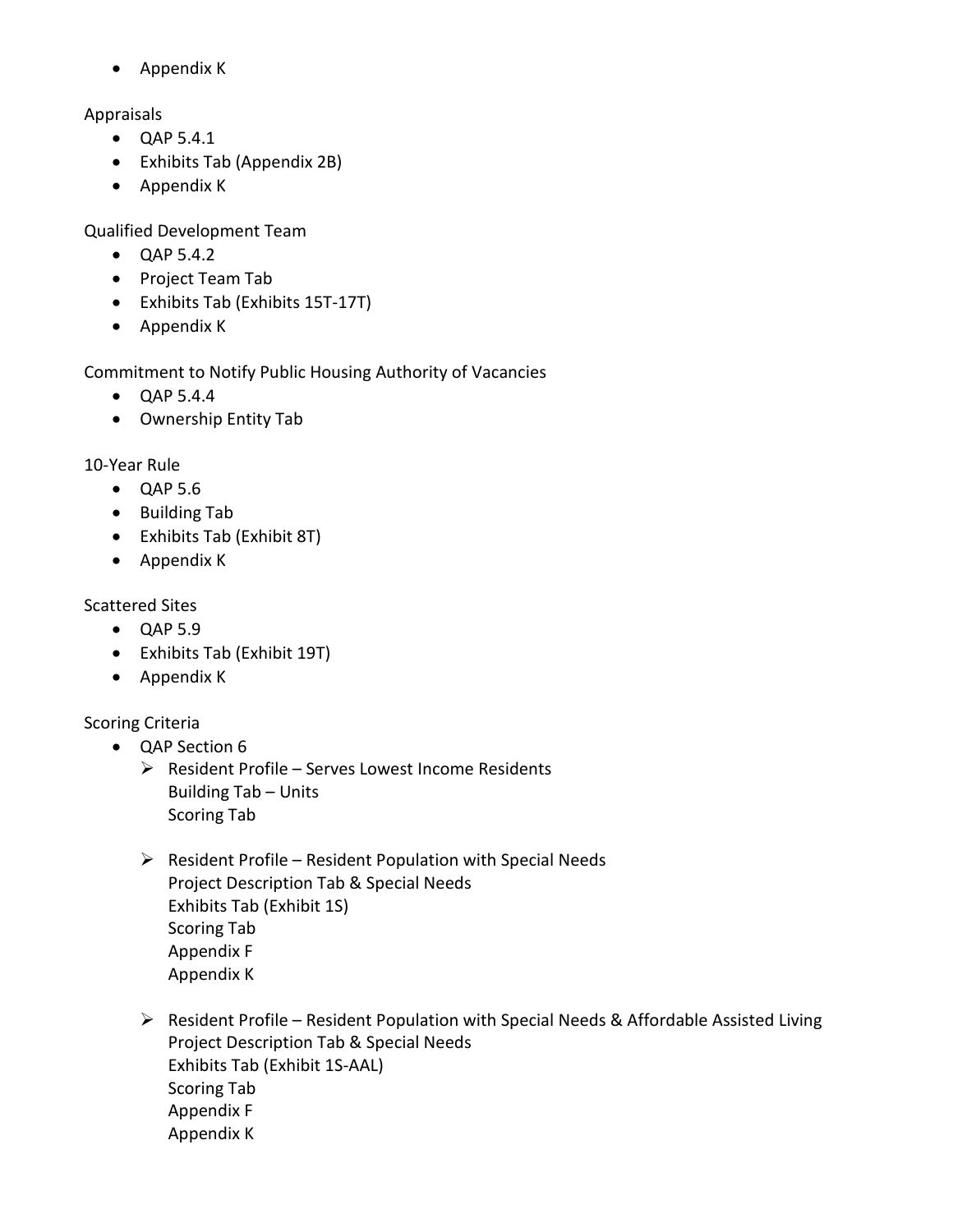- $\triangleright$  Resident Profile Provides an Opportunity for Homeownership Project Description Tab Exhibits Tab (Exhibit 2S) Scoring Tab Appendix G – Exhibits A, B, C
- $\triangleright$  Resident Profile Rent Reasonableness Project Description Tab Building Tab – Units Scoring Tab
- $\triangleright$  Resident Profile Waives Right to Qualified Contract Project Description Tab Scoring Tab
- $\triangleright$  Location Location Near Services Project Description Tab Exhibits Tab (Exhibit 3S) Scoring Tab Appendix K
- $\triangleright$  Location Great Places Project Description Tab Exhibits Tab (Exhibit 4S) Scoring Tab Appendix K
- $\triangleright$  Location Local Government Contribution Funding Sources Tab Exhibit Tab Scoring Tab Appendix K
- $\triangleright$  Location Underserved County Building Tab Scoring Tab
- $\triangleright$  Location Developer or Owner Contribution Funding Sources Tab Scoring Tab
- $\triangleright$  Building Characteristics Market Appeal Project Amenities Tab Scoring Tab
- $\triangleright$  Building Characteristics Projects with Historical Significance Project Description Tab Exhibits Tab (Exhibit 6S)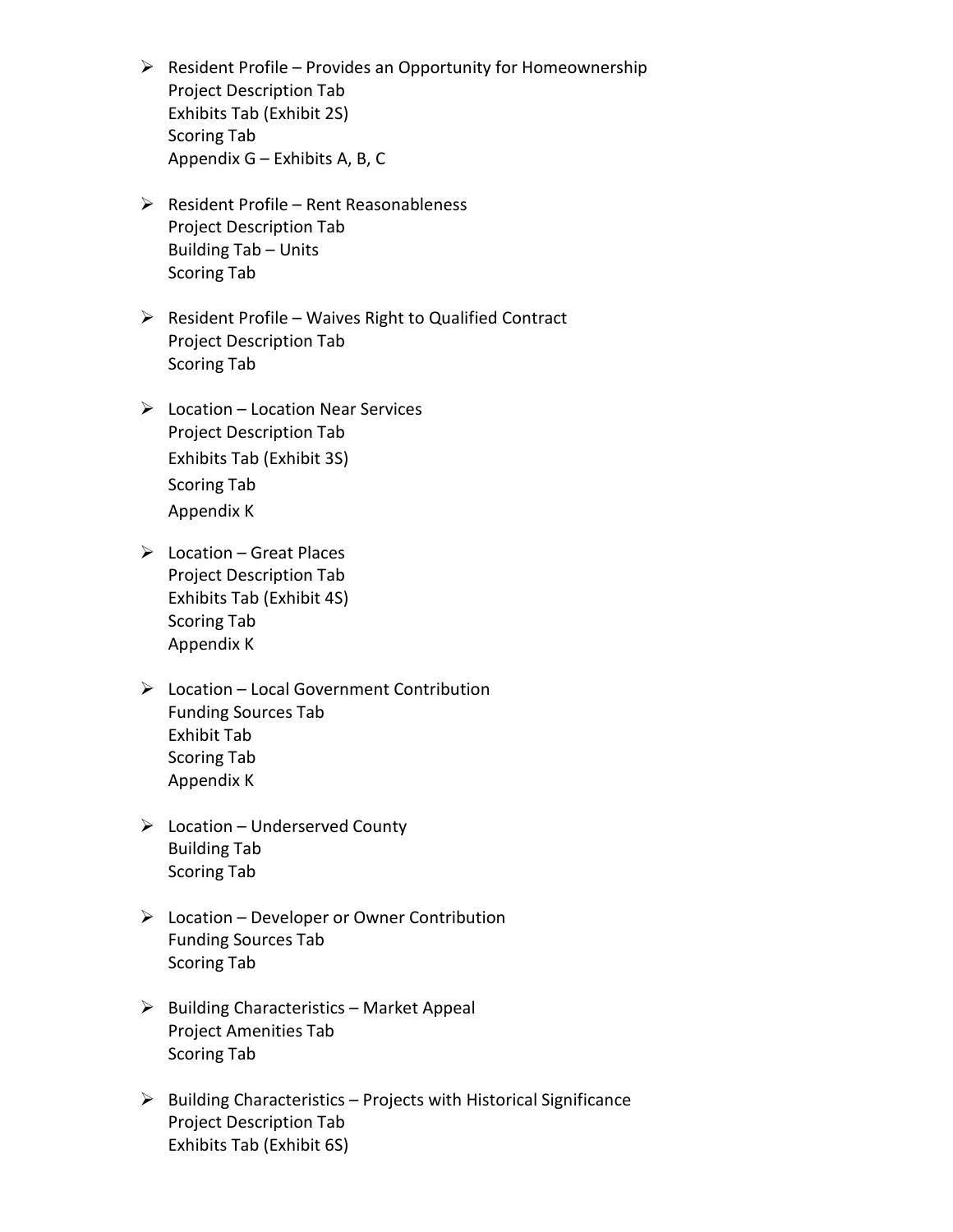Scoring Tab

- $\triangleright$  Building Characteristics Construction/Unit Characteristics Project Amenities Tab Scoring Tab
- $\triangleright$  Building Characteristics Olmstead Goals Buildings Tab – Units Scoring Tab Exhibits Tab (Exhibit 1T) Appendix K
- $\triangleright$  Building Characteristics Readiness to Proceed Project Description Tab Exhibits Tab (Exhibits 9S-11S) Scoring Tab
- $\triangleright$  Building Characteristics Impact on the Environment Project Description Tab Scoring Tab
- $\triangleright$  Building Characteristics Energy Efficiency Project Description Tab Scoring Tab
- $\triangleright$  Other Title Guaranty Ownership Entity Tab Scoring Tab
- $\triangleright$  Other Qualified Development Team Experience/Efficiency Project Team Tab – Developer, General Partner/Managing Member Exhibits Tab (Exhibit 14S & Exhibits 15T-17T) Scoring Tab Appendix K
- $\triangleright$  Other Reduced Developer Fee Cost & Credit Calc. Tab Financial Feasibility Tab Scoring Tab
- $\triangleright$  Other Project Costs Cost & Credit Calc. Tab Scoring Tab

Eligible Basis Boost

- QAP Section 7.2.1
- QAP Section 7.2.2
- Cost & Credit Calc. Tab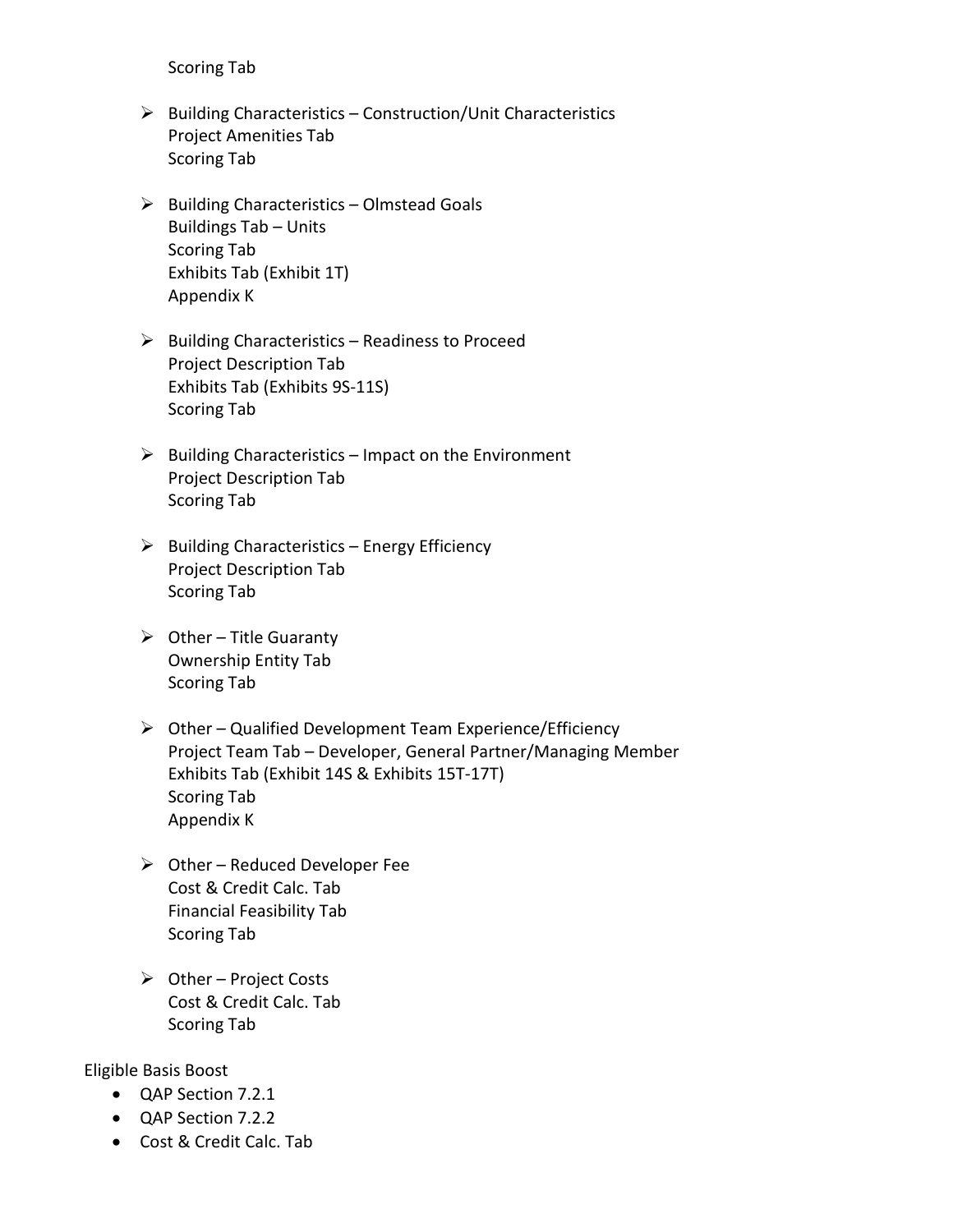• Building Tab (check zip code to ensure correct)

Minimum Development Characteristics

- QAP Appendix I, G.
- Construction Characteristics Tab
- Project Amenities Tab

Glossary of Terms

• QAP Appendix 2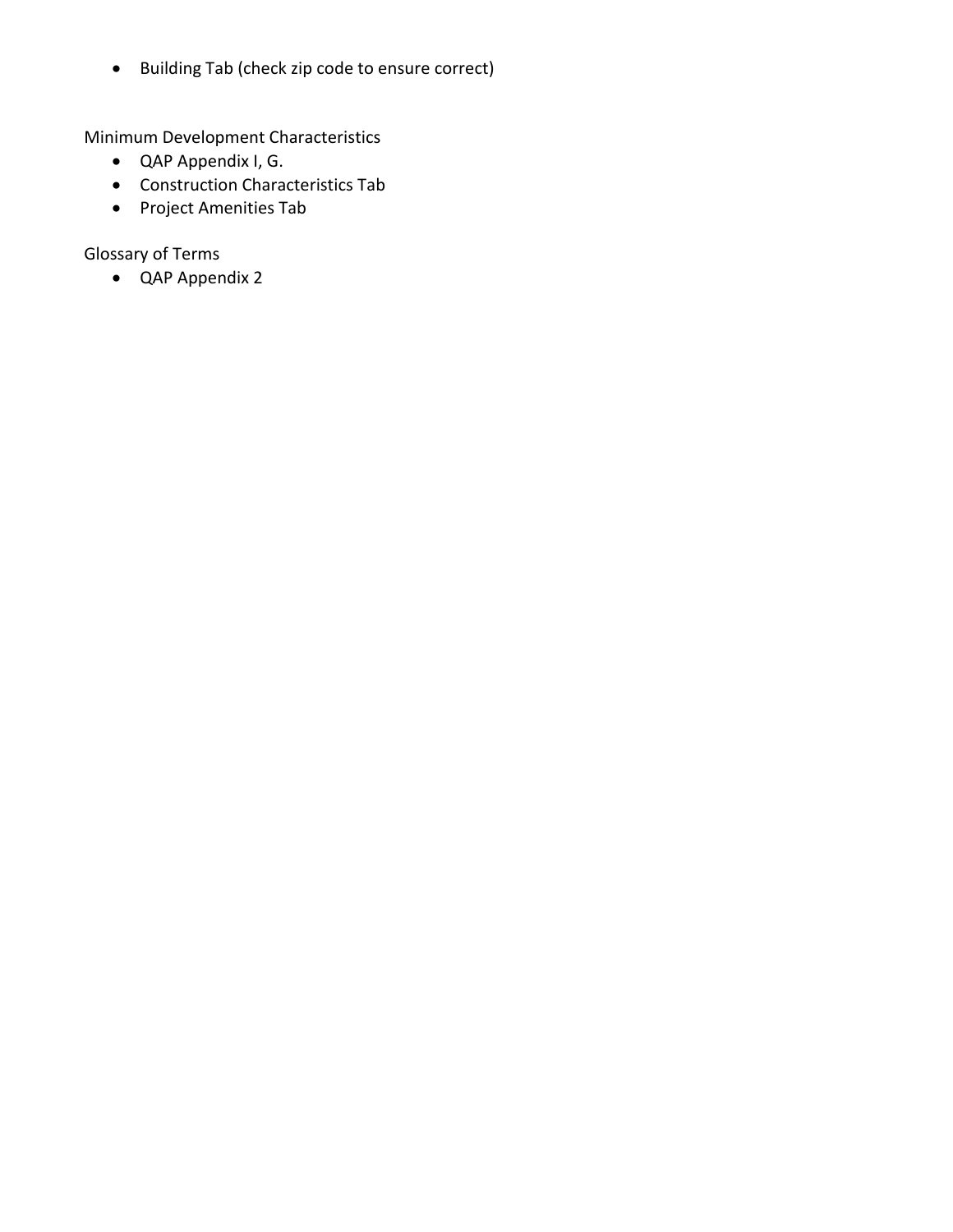

# **2013 QUICK REFERENCE GUIDE**

#### **B. 4% Applications**

Private Activity Bond Cap

• QAP 9.1

Market Study

• QAP 9.3

New Tax Credit Developer

- QAP 9.4.16
- Project Team Tab Developer & Co-Developer

New Developer in Iowa

- QAP 9.4.15
- Project Team Tab Developer & Co-Developer

#### Fees

- QAP 9.4.13
- Fee Tab
- Cost & Credit Calc. Tab

Income and Expense Escalator Requirements

- QAP 10.1.1
- Projected Cash Flow Tab

Required Vacancy Rates

- QAP 10.1.2
- Projected Cash Flow Tab

DSCR Requirements

- QAP 10.1.3
- Projected Cash Flow Tab
- Financial Feasibility Tab

Operating Expenses – Older Person Projects

- QAP 10.2.1
- Projected Operating Expense Tab
- Financial Feasibility Tab

Operating Expenses – Family Projects

- QAP 10.2.2
- Projected Operating Expense Tab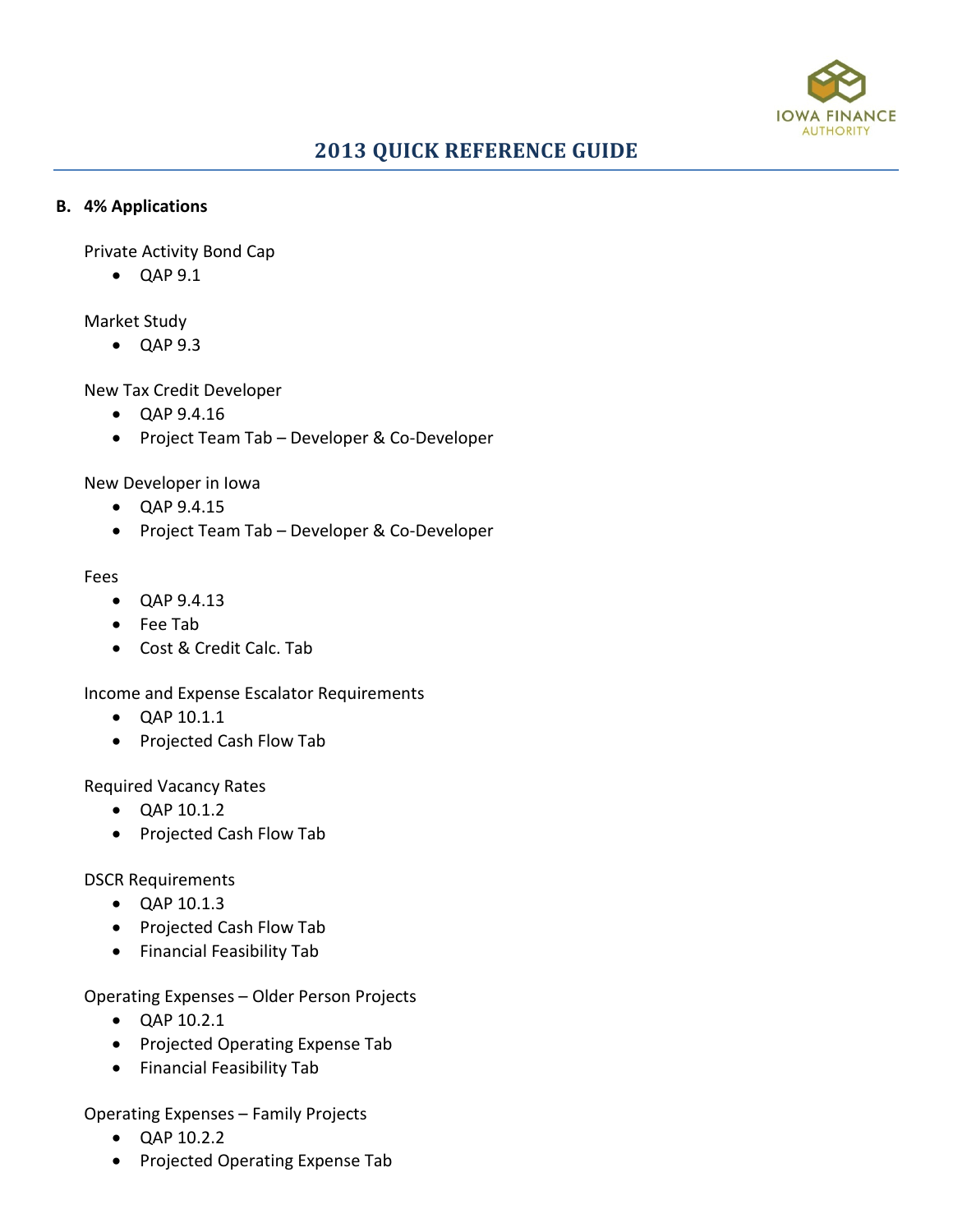• Financial Feasibility Tab

Operating Reserve Requirement

- QAP 10.3.1
- Cost and Credit Calc. Tab
- Financial Feasibility Tab

Replacement Reserve Requirement

- QAP 10.3.2
- Projected Operating Costs Tab
- Financial Feasibility Tab

Deferred Developer Fee

- QAP 10.4.1
- Funding Sources Tab
- Projected Cash Flow Tab

Developer and Builder Fees

- QAP 10.6
- Cost & Credit Calc. Tab
- Financial Feasibility Tab

# Other Fees

- QAP 10.7
- Cost & Credit Calc. Tab

Unit Cost Cap (non-historic)

- QAP 10.8
- Cost & Credit Calc. Tab
- Financial Feasibility Tab

# Unit Cost Cap (historic)

- QAP 10.8.1
- Cost & Credit Calc. Tab
- Financial Feasibility Tab

# Readiness to Proceed

- QAP 11.4
- Project Description Tab
- Exhibits Tab (Exhibits 9S-11S)
- Scoring Tab
- Appendix K

# Appraisals

- QAP 11.4.1
- Exhibits Tab (Appendix 2B)
- Appendix K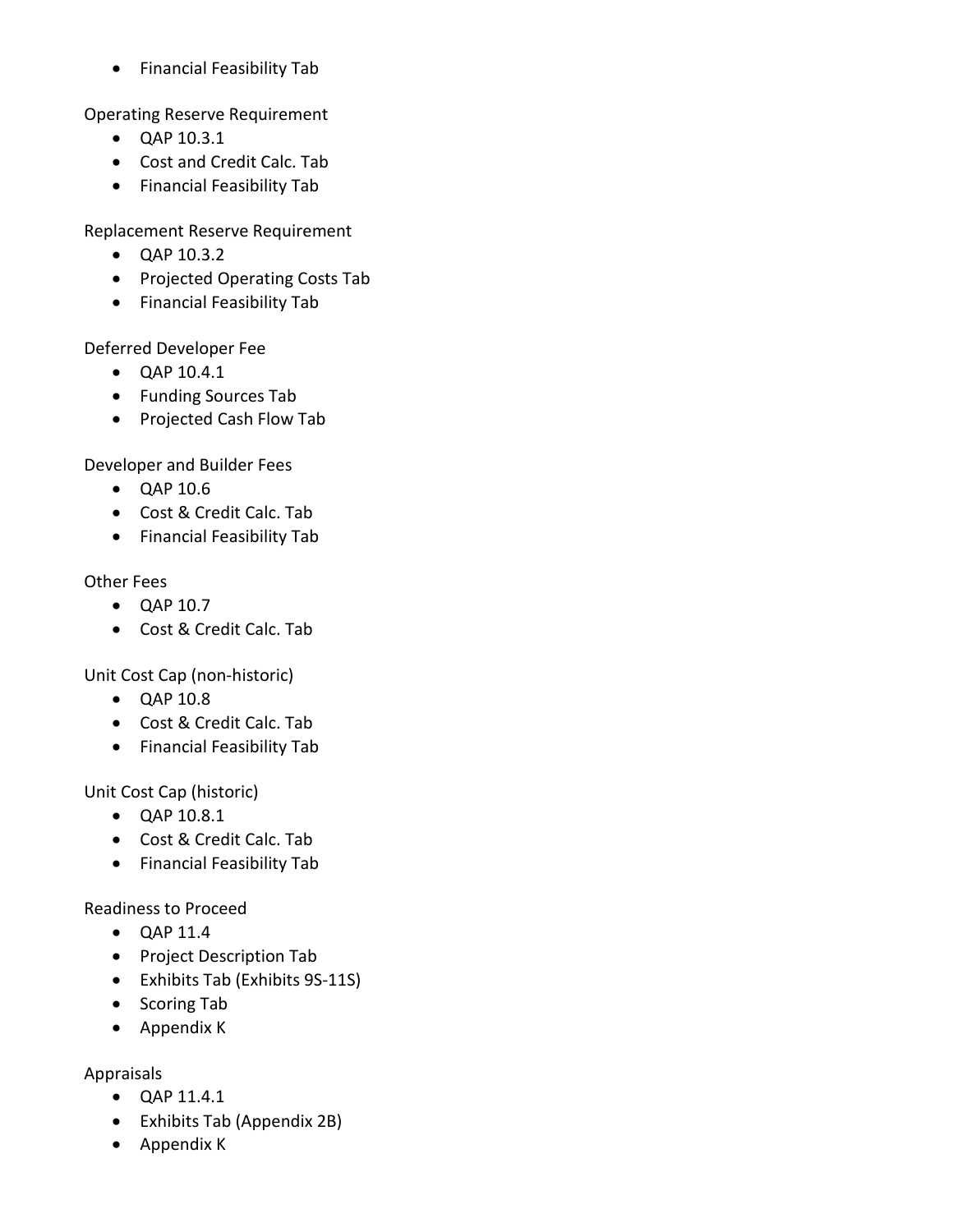Qualified Development Team

- QAP 11.4.2
- Project Team Tab
- Exhibits Tab (Exhibits 15T-17T)
- Appendix K

Commitment to Notify Public Housing Authority of Vacancies

- QAP 11.4.4
- Ownership Entity Tab

# 10-Year Rule

- QAP 11.4.8
- Building Tab
- Exhibits Tab (Exhibit 8T)
- Appendix K

# Scattered Sites

- QAP 11.4.11 (Add Link)
- Exhibits Tab (Exhibit 19T)
- Appendix K

#### Minimum Score

- QAP 11.4.14
- Scoring Tab

# Scoring Criteria

- QAP Section 6
	- $\triangleright$  Resident Profile Serves Lowest Income Residents Building Tab – Units Scoring Tab
	- $\triangleright$  Resident Profile Resident Population with Special Needs Project Description Tab & Special Needs Exhibits Tab (Exhibit 1S) Scoring Tab Appendix F Appendix K
	- $\triangleright$  Resident Profile Resident Population with Special Needs & Affordable Assisted Living Project Description Tab & Special Needs Exhibits Tab (Exhibit 1S-AAL) Scoring Tab Appendix F Appendix K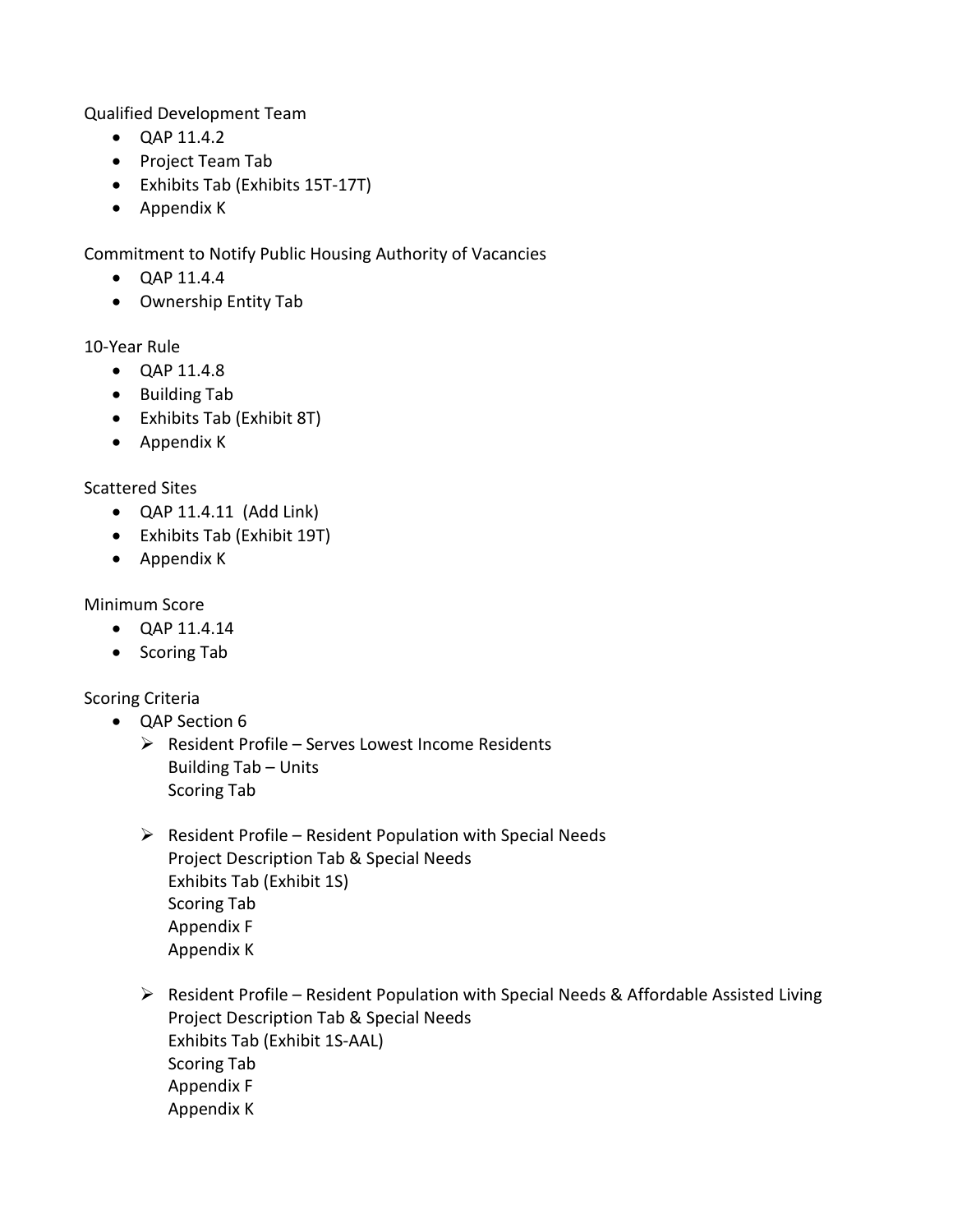- $\triangleright$  Resident Profile Provides an Opportunity for Homeownership Project Description Tab Exhibits Tab (Exhibit 2S) Scoring Tab Appendix G, Exhibits A,B,C
- $\triangleright$  Resident Profile Rent Reasonableness Project Description Tab Building Tab – Units Scoring Tab
- $\triangleright$  Resident Profile Waives Right to Qualified Contract Project Description Tab Scoring Tab
- $\triangleright$  Location Location Near Services Project Description Tab Exhibits Tab (Exhibit 3S) Scoring Tab Appendix K
- $\triangleright$  Location Great Places Project Description Tab Exhibits Tab (Exhibit 4S) Scoring Tab Appendix K
- $\triangleright$  Location Local Government Contribution Funding Sources Tab Exhibit Tab Scoring Tab Appendix K
- $\triangleright$  Location Underserved County Building Tab Scoring Tab
- $\triangleright$  Location Developer or Owner Contribution Funding Sources Tab Scoring Tab
- $\triangleright$  Building Characteristics Market Appeal Project Amenities Tab Scoring Tab
- $\triangleright$  Building Characteristics Projects with Historical Significance Project Description Tab Exhibits Tab (Exhibit 6S)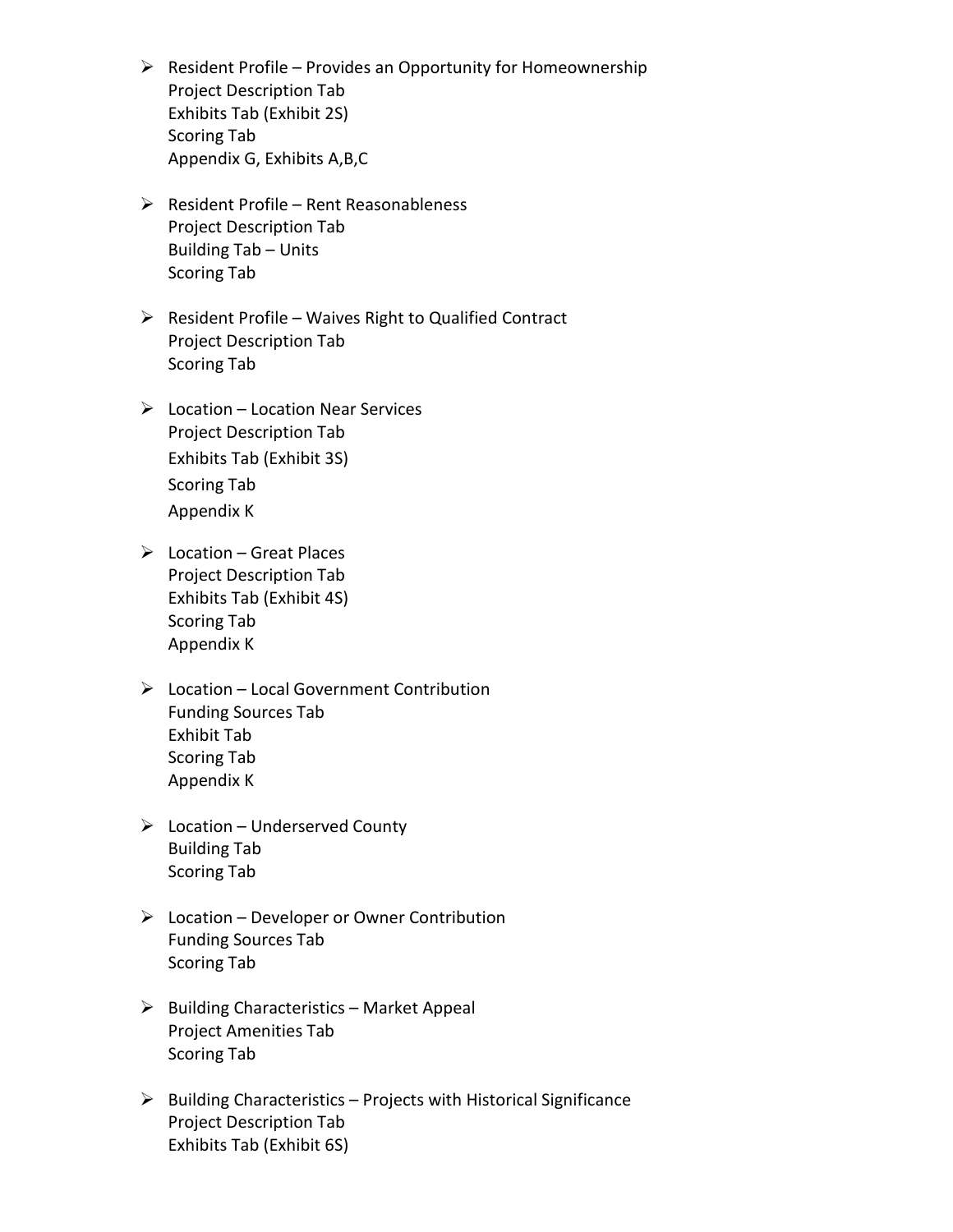Scoring Tab

- $\triangleright$  Building Characteristics Construction/Unit Characteristics Project Amenities Tab Scoring Tab
- $\triangleright$  Building Characteristics Olmstead Goals Buildings Tab – Units Scoring Tab Exhibits Tab (Exhibit 1T)
- $\triangleright$  Building Characteristics Readiness to Proceed Project Description Tab Exhibits Tab (Exhibits 9S-11S) Scoring Tab
- $\triangleright$  Building Characteristics Impact on the Environment Project Description Tab Scoring Tab
- $\triangleright$  Building Characteristics Energy Efficiency Project Description Tab Scoring Tab
- $\triangleright$  Other Title Guaranty Ownership Entity Tab Scoring Tab
- $\triangleright$  Other Qualified Development Team Experience/Efficiency Project Team Tab – Developer, General Partner/Managing Member Exhibits Tab (Exhibit 14S & Exhibits 15T-17T) Appendix K Scoring Tab
- $\triangleright$  Other Reduced Developer Fee Cost & Credit Calc. Tab Financial Feasibility Tab Scoring Tab
- $\triangleright$  Other Project Costs Cost & Credit Calc. Tab Scoring Tab

Eligible Basis Boost

- QAP 9.4.10
- Cost & Credit Calc. Tab
- Building Tab (check zip code to ensure correct)